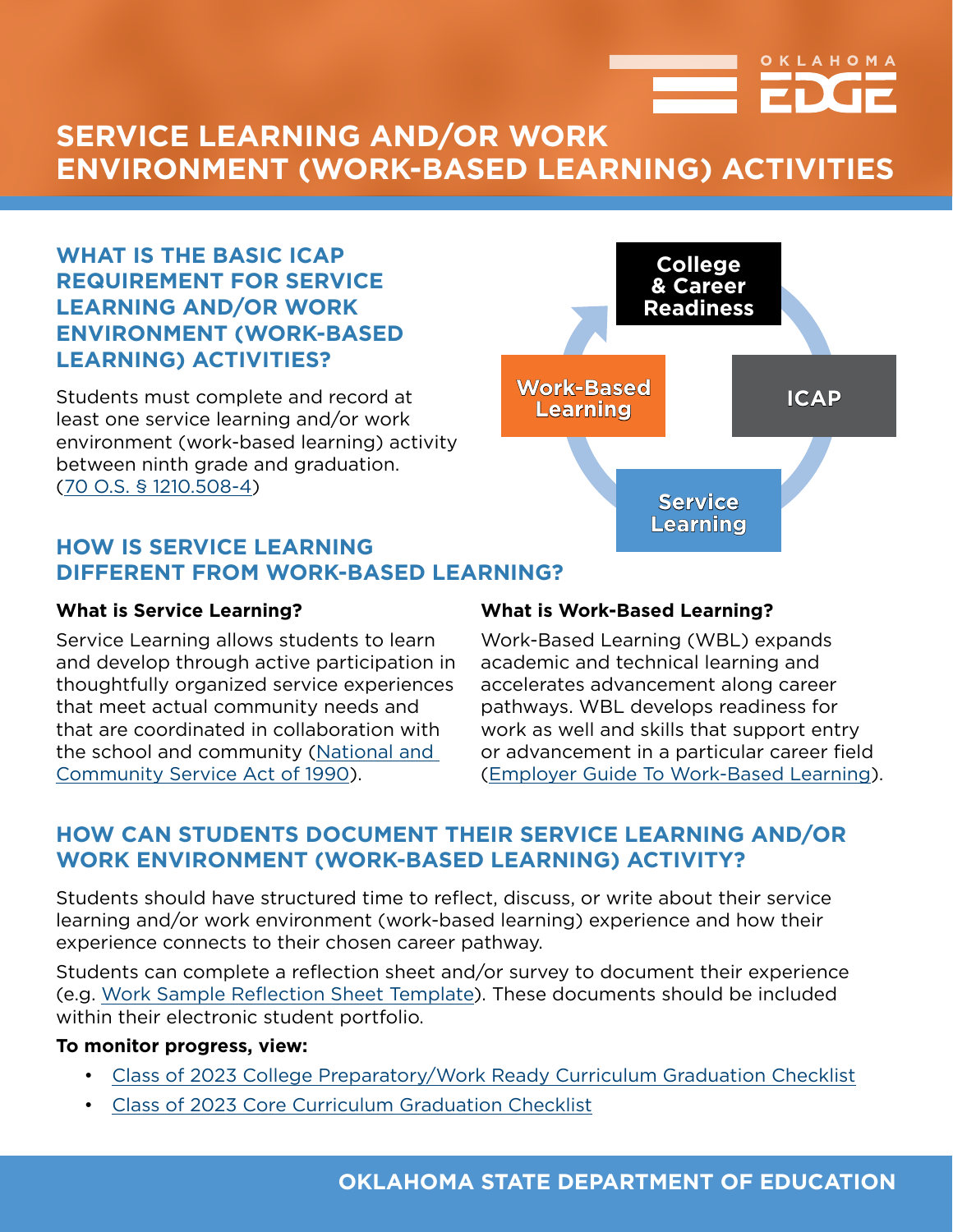# **[WHAT ACTIVITIES SATISFY THE ICAP REQUIREMENT FOR SERVICE](https://sde.ok.gov/sites/default/files/2023-CORE-curriculum-graduation-requirements FINAL.pdf)  [LEARNING AND/OR WORK ENVIRONMENT \(WORK-BASED LEARNING\)?](https://sde.ok.gov/sites/default/files/2023-CORE-curriculum-graduation-requirements FINAL.pdf)**

[The following sample activities for service learning and work environment \(work-based](https://sde.ok.gov/sites/default/files/2023-CORE-curriculum-graduation-requirements FINAL.pdf)  [learning\) are intended to provide suggestions and ideas for schools and districts to](https://sde.ok.gov/sites/default/files/2023-CORE-curriculum-graduation-requirements FINAL.pdf)  [consider:](https://sde.ok.gov/sites/default/files/2023-CORE-curriculum-graduation-requirements FINAL.pdf)

### **SAMPLE ACTIVITIES: SERVICE LEARNING**

| <b>ADVOCACY</b>                                                                                                                                                                                                                                                                                                                                   | <b>DIRECT</b>                                                                                                                                                                                                                                                                           |
|---------------------------------------------------------------------------------------------------------------------------------------------------------------------------------------------------------------------------------------------------------------------------------------------------------------------------------------------------|-----------------------------------------------------------------------------------------------------------------------------------------------------------------------------------------------------------------------------------------------------------------------------------------|
| <b>Advocacy service learning experiences</b><br>allow students to create, educate, or<br>increase public awareness on a topic that<br>impacts the community at large.                                                                                                                                                                             | Direct service learning experiences allow<br>students to have face-to-face involvement<br>with service projects that directly impact<br>individuals that receive the service.                                                                                                           |
| Examples include:<br>Create a marketing strategy for a<br>$\bullet$<br>public health campaign<br>Plan and execute community or<br>$\bullet$<br>public forums<br>Work with elected officials to draft<br>$\bullet$<br>legislation to improve communities<br>Invite a guest speaker to discuss a<br>$\bullet$<br>topic of interest in the community | Examples include:<br>Organize a coat drive<br>$\bullet$<br>Create a recycling program<br>$\bullet$<br>Join a student club/organization<br>$\bullet$<br>focused on community service<br>Host a monthly game night at a local<br>$\bullet$<br>senior living community or senior<br>center |
| <b>INDIRECT</b>                                                                                                                                                                                                                                                                                                                                   | <b>RESEARCH-BASED</b>                                                                                                                                                                                                                                                                   |
| <b>Indirect service learning experiences</b><br>allow students to help the community in a<br>broader way.<br>Examples include:<br>Participate in a beautification or<br>$\bullet$<br>community gardening project<br>Organize a collection drive to ask<br>$\bullet$<br>neighbors and school families to                                           | <b>Research-based service learning</b><br>experiences allow students to find, collect<br>and analyze data to meet a community<br>issue or need.<br>Examples include:<br>Have students research the best<br>energy practices and learn what                                              |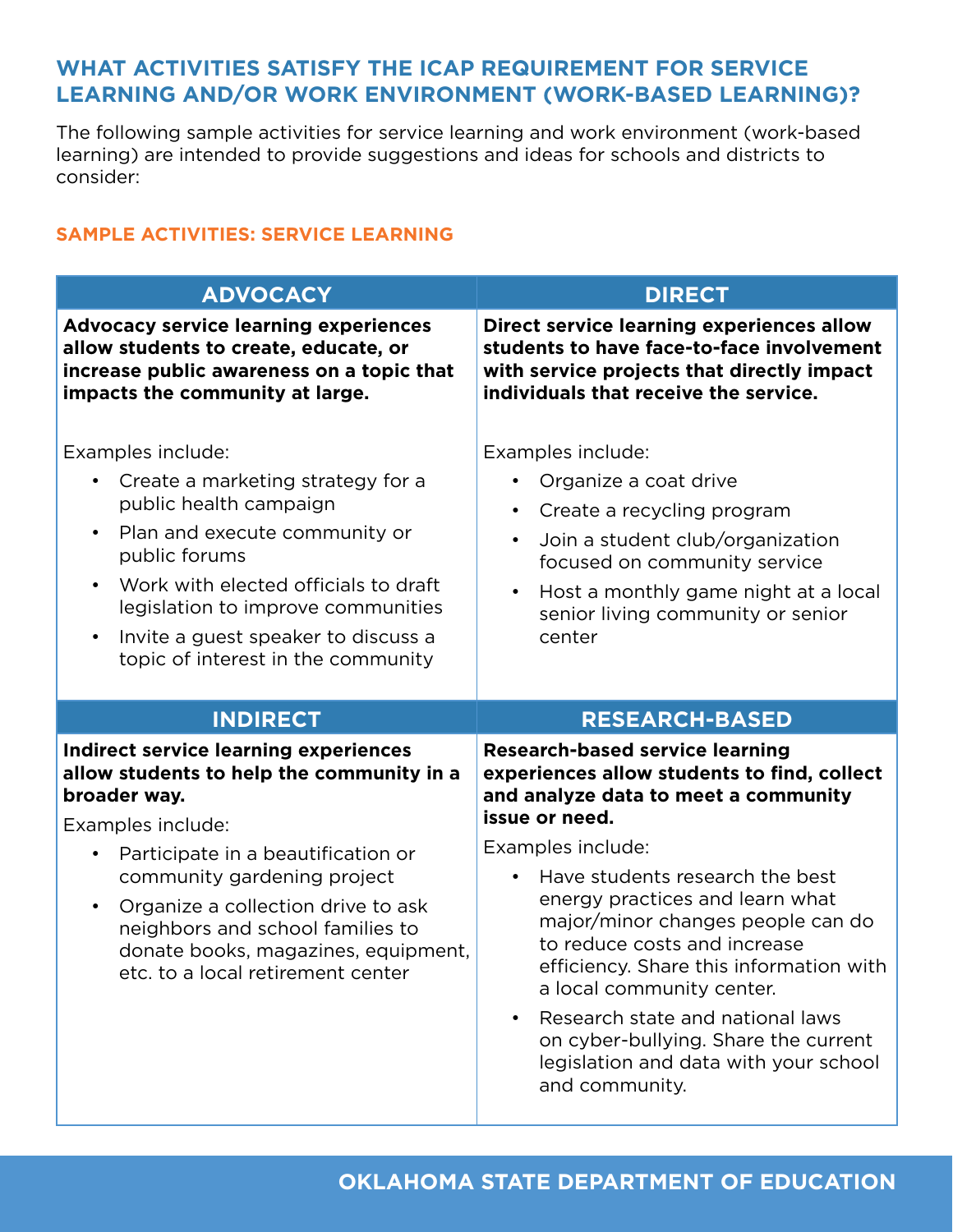### **SAMPLE ACTIVITIES: WORK ENVIRONMENT (WORK-BASED LEARNING)**

| <b>APPRENTICESHIPS</b>                   | Youth apprenticeships<br>Registered apprenticeships                                                                                                                                                                                                       |
|------------------------------------------|-----------------------------------------------------------------------------------------------------------------------------------------------------------------------------------------------------------------------------------------------------------|
| <b>INTERNSHIPS</b>                       | Student internships at local high school and/or<br>high school in surrounding area<br>Student internships with a business or industry<br>Student internships with a community or non-<br>profit organization<br>For more guidance, view Internships FAQs. |
| <b>MENTORSHIPS</b>                       | Specific class connected to chosen career pathway<br>Students mentored by a classroom teacher,<br>business, industry or community leader<br>Students participate in a group mentoring program                                                             |
| <b>JOB SHADOWING</b>                     | Guest speakers<br>Mock / informational interviews<br>$\bullet$<br>Community or non-profit organization (e.g. Junior<br>Achievement)<br>Shadow a person or organization connected to<br>chosen career pathway                                              |
| <b>PROJECT-BASED</b><br><b>LEARNING</b>  | CareerTech programs<br>STEM academy, summer academy or program<br>Community or non-profit organization (e.g. Project<br>Lead The Way)                                                                                                                     |
| <b>VIRTUAL CAREER</b><br><b>LEARNING</b> | • Careers in the Classroom<br><b>Virtual Career Expos</b>                                                                                                                                                                                                 |
| <b>CAREER FAIRS</b>                      | Adulting day<br>Business / Industry tours<br>Community or non-profit program (e.g. Boys &<br>Girls Club of Oklahoma County)<br>Junior / Senior conferences<br>Interview career experts<br><b>Reality Check</b>                                            |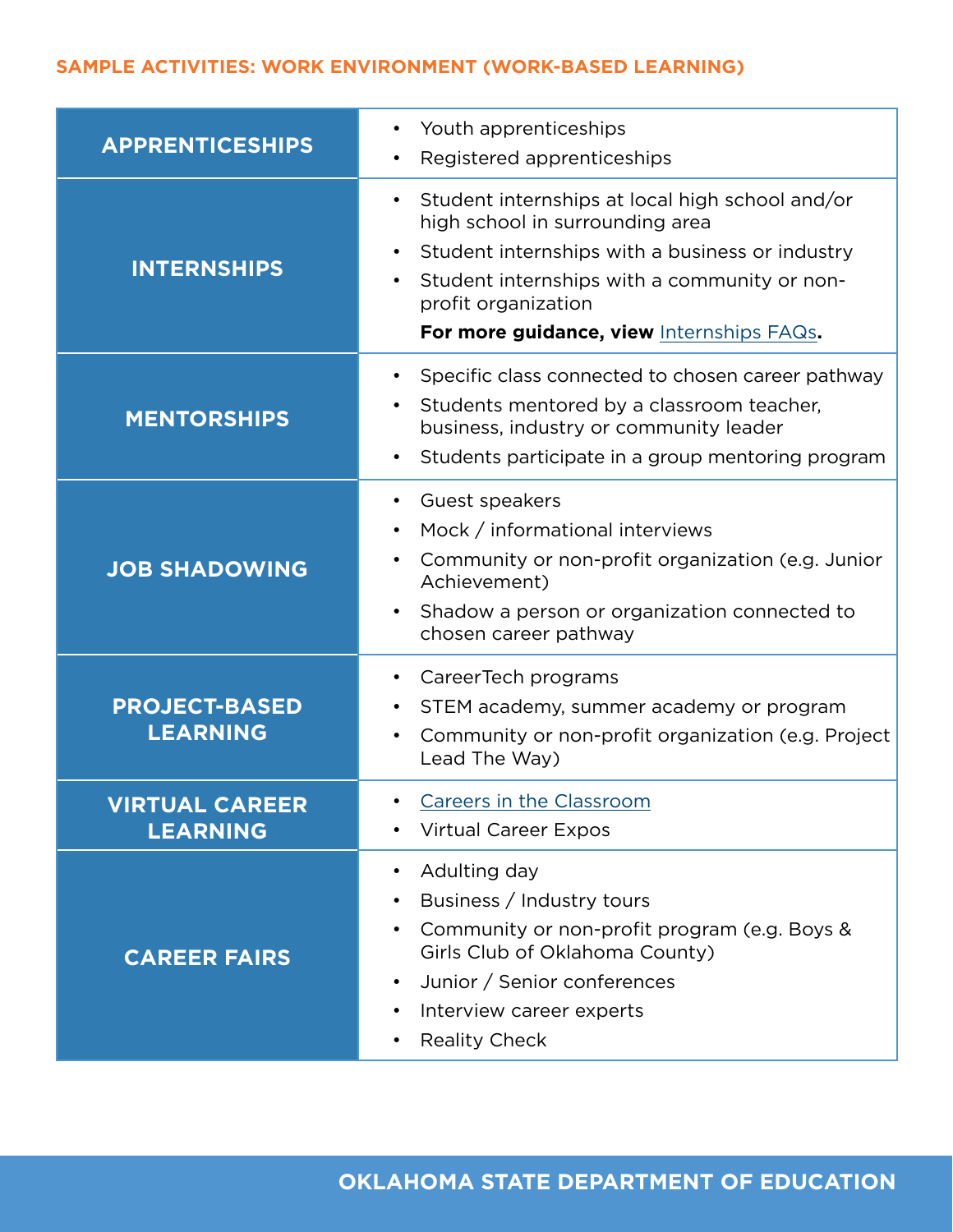| The following sample student learning outcomes for service learning and work environment (work-based learning) are<br>BLOOM'S TAXONOMY<br>schools and districts to consider: | Design, assemble, construct, conjecture, develop, formulate,<br>Produce new or original work<br>author, investigate | appraise, argue, defend, judge, select, support, value,<br>Justify a stand or decision<br>critique, weigh | differentiate, organize, relate, compare, contrast,<br>distinguish, examine, experiment, question, test<br>Draw connections among ideas | execute, implement solve, use, demonstrate,<br>Use information in new situations<br>interpret, operate, schedule, sketch | classify, describe, discuss, explain, identify,<br>locate, recognize, report, select, translate<br>Explain ideas or concepts | Recall facts and basic concepts<br>define, duplicate, list, memorize,<br>repeat, state | Vanderbilt University Center for Teaching |                               |  |  |
|------------------------------------------------------------------------------------------------------------------------------------------------------------------------------|---------------------------------------------------------------------------------------------------------------------|-----------------------------------------------------------------------------------------------------------|-----------------------------------------------------------------------------------------------------------------------------------------|--------------------------------------------------------------------------------------------------------------------------|------------------------------------------------------------------------------------------------------------------------------|----------------------------------------------------------------------------------------|-------------------------------------------|-------------------------------|--|--|
| <b>LEARNING AND/OR WORK ENVIRONMENT (WORK-BASED LEARNING) ACTIVITY?</b><br>intended to provide suggestions and ideas for                                                     | SAMPLE STUDENT LEARNING OUTCOMES:                                                                                   |                                                                                                           | CREATE                                                                                                                                  | տ<br>Ծ<br>EVALUAT                                                                                                        | ℼ<br><b>ANALYZ</b>                                                                                                           | <b>APPLY</b>                                                                           | UNDERSTAND                                | $\widetilde{\Xi}$<br>REMEMENB |  |  |

**WHAT STUDENT LEARNING OUTCOMES ARE GAINED FROM PARTICIPATION IN A SERVICE** 

WHAT STUDENT LEARNING OUTCOMES ARE GAINED FROM PARTICIPATION IN A SERVICE

# **OKLAHOMA STATE DEPARTMENT OF EDUCATION**